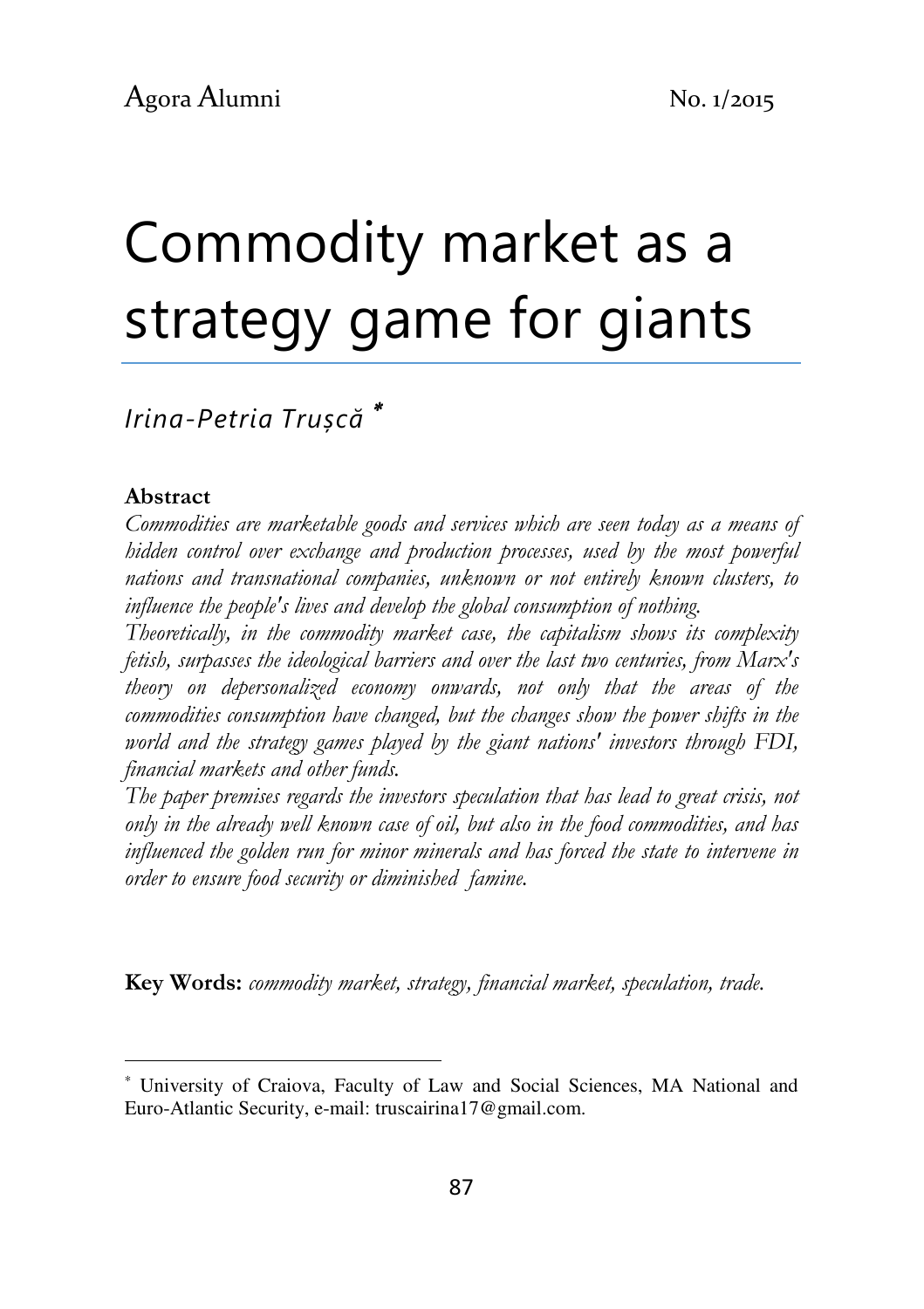### I. An age of uncertainties but also opportunities

 Commodity trading is one of the oldest forms of human activity. It is central to the global economy. Yet up to now there has been remarkably little research into this important area( Pirrong.C, 2014: 33). The strategic position of the commodities in our every day life is definitory because of all the raw materials that we use daily, which are literally played on the commodities markets, without our impact on it. Nonetheless, commodity trading is controversial, especially in times like the present, and the recent past, in which prices have been high. But this is nothing new. Adam Smith noted the same phenomenon when writing in 1776 about criticisms of commodity trading dating back to the 14th century, criticisms earily similar to those heard today ( Pirrong.C, 2014: 30).

 The functions of the commodities are influencing the demand for this products and continuing the cause-effect chaine, in its turn the demand intensifies the national and international power relations, the living standards, the rural-urban exod process, the inter-etnic conflicts, famine, and after 2007-08 economical events it affects entire societies, where the state has to intervene and save not only the people, but also the speculators. Virtually all agricultural, energy, and industrial commodities must undergo a variety of processes to transform them into things that we can actually consume. These transformations can be roughly grouped into three categories: transformations in space, transformations in time, and transformations in form (Pirrong.C, 2014: 4).

 The problem is that in time, very few people, funds or transnational companies, from the top trading countries, like USA, BRICS or after the recent Ukrainian events, the BICS, the Asian Tigers or EU, control this market of resources which in time, by speculating as much as it happened between 2003-2008, may lead to new crisis and again new tragical events, this time with a more food necessary profound effects on the population.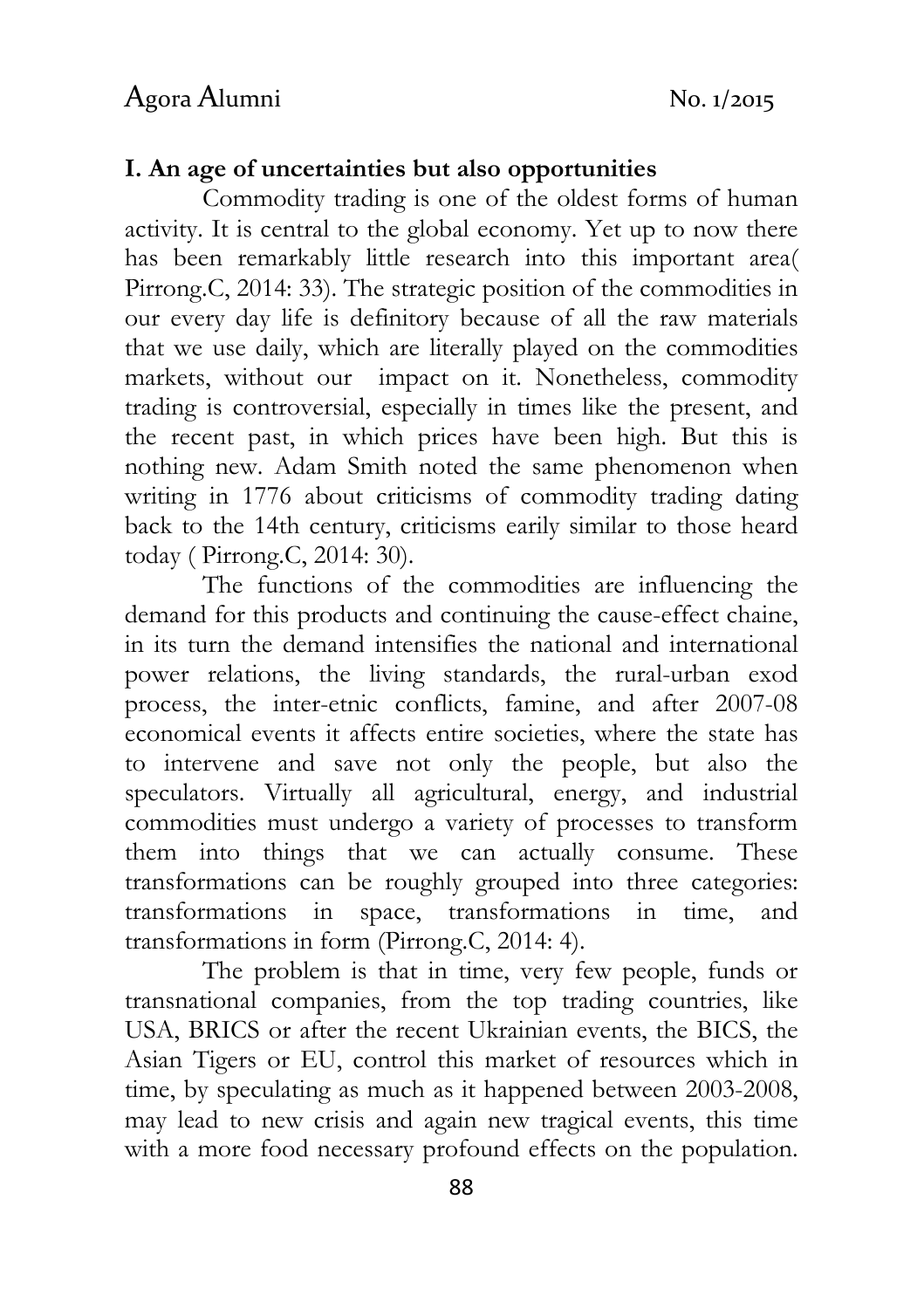On a more positive note, pervasive insecurity and boundless complexity, coupled with a stream of constant, interconnected dangers, also create possibilities – a potential for ordinary people to exercise a little or even a great deal of influence in shaping the future lives of humanity (R. Cohen, P. Kennedy, 2007: 27)

 Uncertainty as a space to shape the future from such crisis always appears as a big amount of resources owner(s) that use the resources in order to control de international events, as it happens right now with Russia or Russian companies and its selling all policy, therefore the future seems to hold more surprises than we ever expect. The global commodity boom of the past decade has turned little-known trading houses into multinational giants with assets across many continents and made their executives staggeringly rich (Reuters, Lucky Nicholson, 2013: 3).

 Being a huge resource field or owning huge natural resources, and luckily being placed in a geostrategic position may signifie that you can create your own "silk road" and if not control, at least influence your partners and your partners' partners businesses. And since the economical aspect in influencing the golden run for every state political power, the time is the only thing that stays between want and concreate. Global changes, problems and even current and likely future crises demand that we extend our state-centric theories, deine new research agendas and develop an agreed comparative method. In short, the interdependence of the local, national and international demands a global outlook ( R. Cohen, P. Kennedy, 2007: 30).

### II. A shifting landscape. Commodities

Commodity is a term that defines a marketable good which is produced with the purpose of satisfying a necessity or a desire. The term has its roots in the Latin "commoditatem", which means "adaptation", but its French derivate, "commodité", has been used, in this case, and its meaning suggested profit or benefit. Agricultural, energy and industrial commodities undergo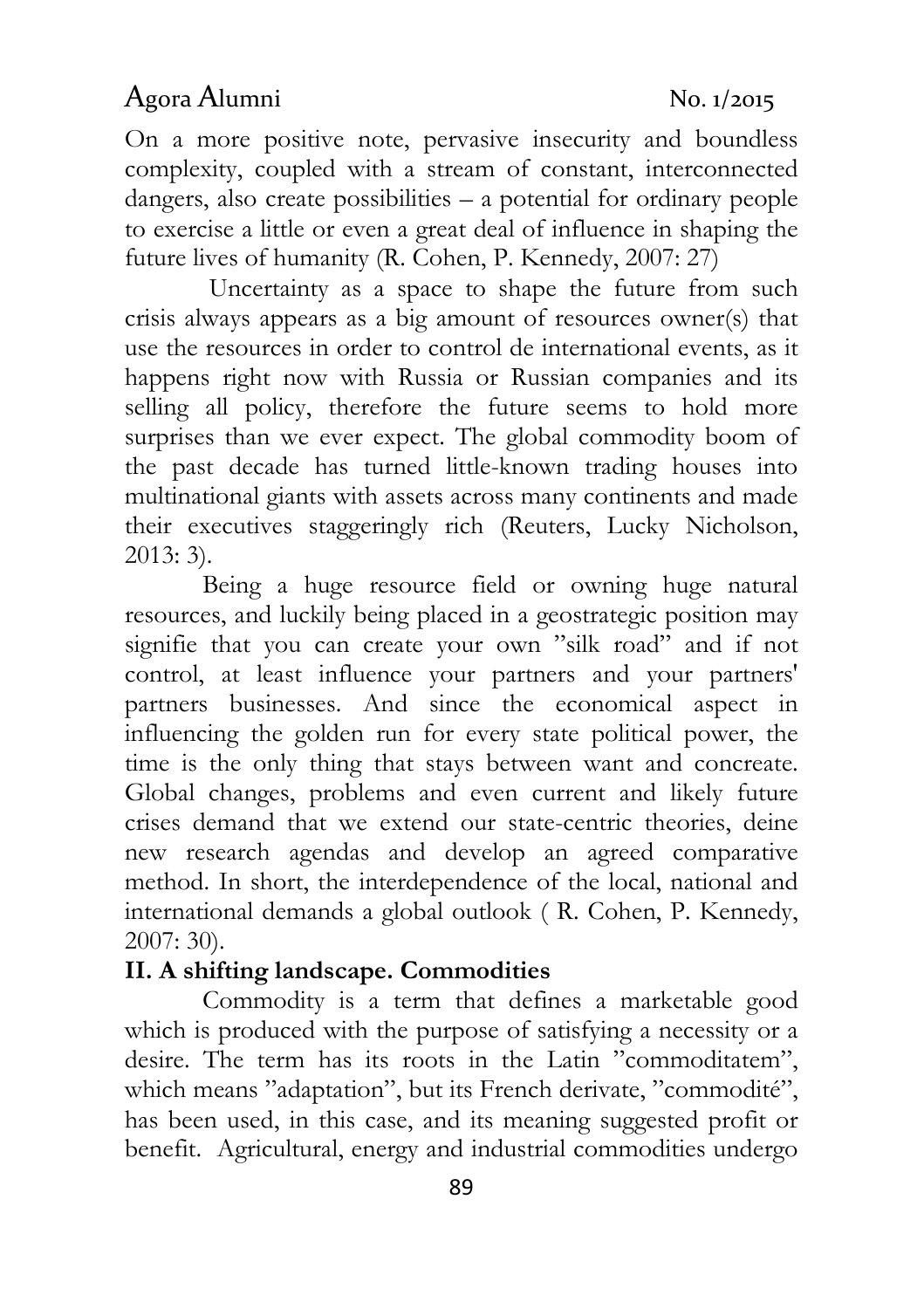a variety of processes to transform them into things we can consume. Commodity trading firms (CTFs) add value by identifying and optimizing transformations in commodities that reconcile mismatches between supply and demand: in space using logistics; in time - through storage; in form - with processing. Physical and regulatory bottlenecks may act as constraints on these transformations (Pirrong C, 2014: 6).

 In the past, commodities markets were more regional. Now products that once could only be sold in New York or London can be offered in Asia and the Middle East. International commodity trading companies are sophisticated sales and marketing arms set up by much major oil, gas and mining companies that work to sell product to the highest bidder (KPMG, 2012:4). One of the commodities principles, exchangeability principle says that the goods on the market are to be treated with no difference related to its provenience place, because the need for such products is universal, for example, oil, gold, aluminum, corn, coffee, wheat, rice, soybean and others.

 The features of commodities are related to price, environmental sustainability and animal welfare. The price is negotiated on the market, and of course, the trader and the market place play are important because, for example, the trader may represent a brand, thus the quality that the certain brand advertises. The commodities and are divided in"soft commodities" and"hard commodities". "Soft commodities" are those which are grown, as tea, soybean, rice, wheat, corn, coffee, salt, and "hard commodities" are those which are extracted through mining, as coal, copper, aluminum, crude oil, silver, gold and other minor minerals. But there is another category of commodities which includes oil, gas, coal, electricity and other similar products and which is regarded as a "hot spot" category because of it direct effects on the international events as "Yum Kippur war", on the country's economy and indirectly on the people lives.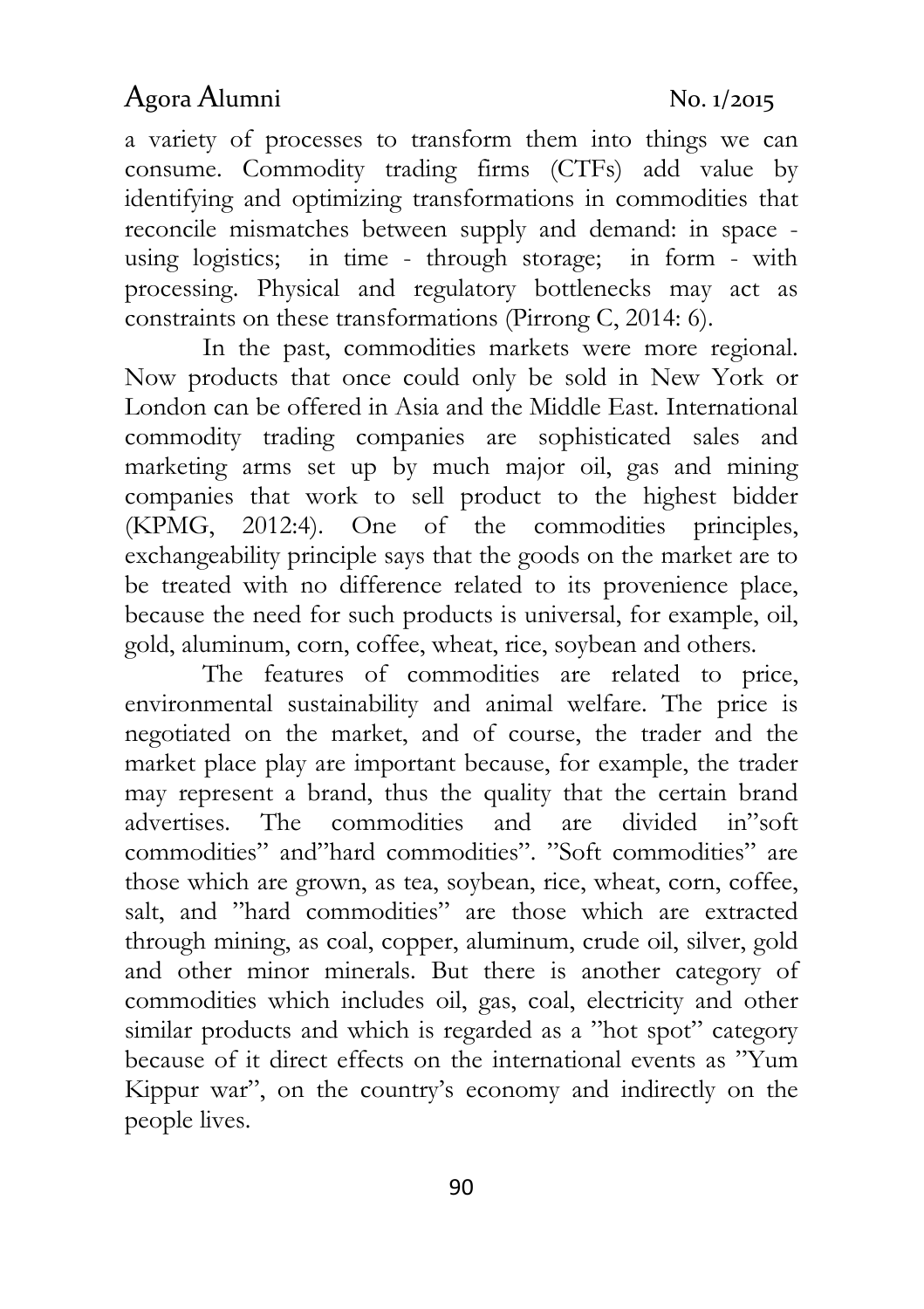If the first elements mentioned in this third category may be preserved in reserves, as it happened frequently after OPEC domination (Robert Bejesky, 2011:196), the electricity has a more specific feature because it cannot be stored and used in case of shortages, and it has to be immediately used, by households or public institutions/companies. And as an example of the fast working way of the markets, some products that iniatly were considered not part of the commoditization process, as medicines or nanomaterials, because of the availability and of the bulk sell are now market participants in this process.

 There are big trading commodities companies which, more or less, depending on a case by case situation, have the power to influence through the prices the countries economy, some of these giants are: Vitol, Wilmar International, Cargill, Noble Group, Glencore International AG, Salam Investment and others. As there are giants on the commodity market, there are also some places, like commodities exchange markets, which include Chicago Board of Trade (CBOT), Chicago Mercantile Exchange (CME), Global Board of Trade (GBOT), London Metal Exchange (LME), New York Mercantile Exchange (NYMEX). The commodity markets are very flexible and able to stretch the price on offer and demand of the investors, which can evaluate the situation of the commodities price index. This index has shown a rise on all commodities, in the last years, on average of at least 25 times, only from 2003 to 2008 (Rabah A, Bruckner M, 2011: 3).

### II.1 How do we value commodities?

 Even though the commodities influence on the geostrategic decisions taken by major international organizations and countries (Nye S. Joseph, 2010:143) it's a very broad and complex one because the commodities are at the heart of the global economy, there are, still, several elements through which we can learn how to read some of the commodities features when the investors are using it. Basically, the investors speak about the "future contracts", with a predetermined date and with the price that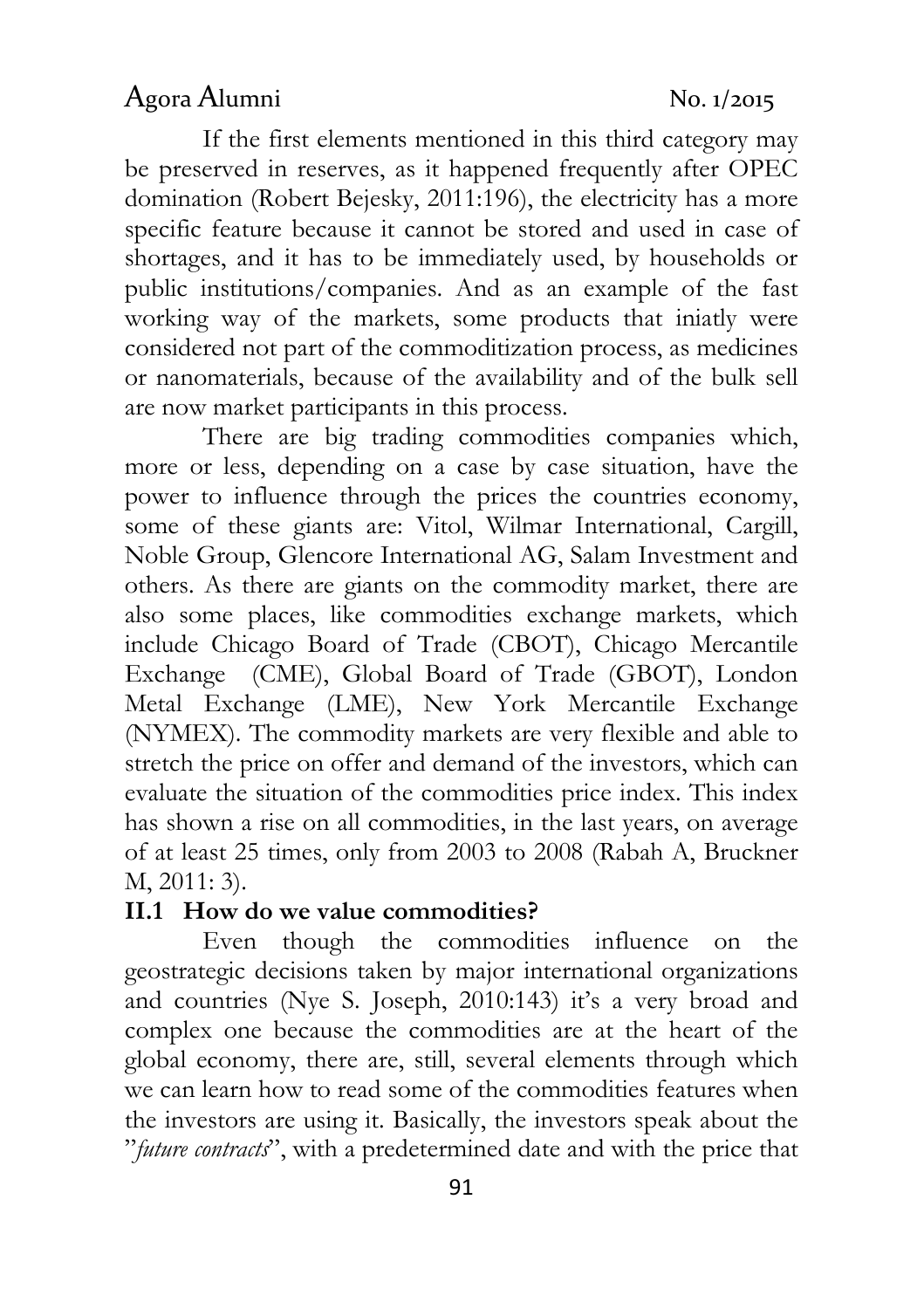will be delivered at the already established data, but there exists a practices of the investors that bought the contract before the receiving data to sell the contract to other investors.

 There is another element of the commodities, opposite to the future contracts called "spot prices" through which the buyer pays for the immediate delivery of the product. Another practice in this field the "process of purchasing or selling stoks" of companies that are more affected by the commodities in question. For exemple, one could bet on the increase price of the oil commodities and buy stocks of the companies that has such products.



fig 1. Elements of the Commodities future Ticker

 One of the best know theoretical approaches associated with the commodities reflects Karl Marx interest in this problem, associated it with the descentralized economy and the forces of production. But over the time some other thinkers have tried to explain the commodity issue, whether it was related to the economy demand and offer, with the effect of the commodities on business and political relations, or with the social and indirect effects of this issue. The ultimate commodity, as Marx has already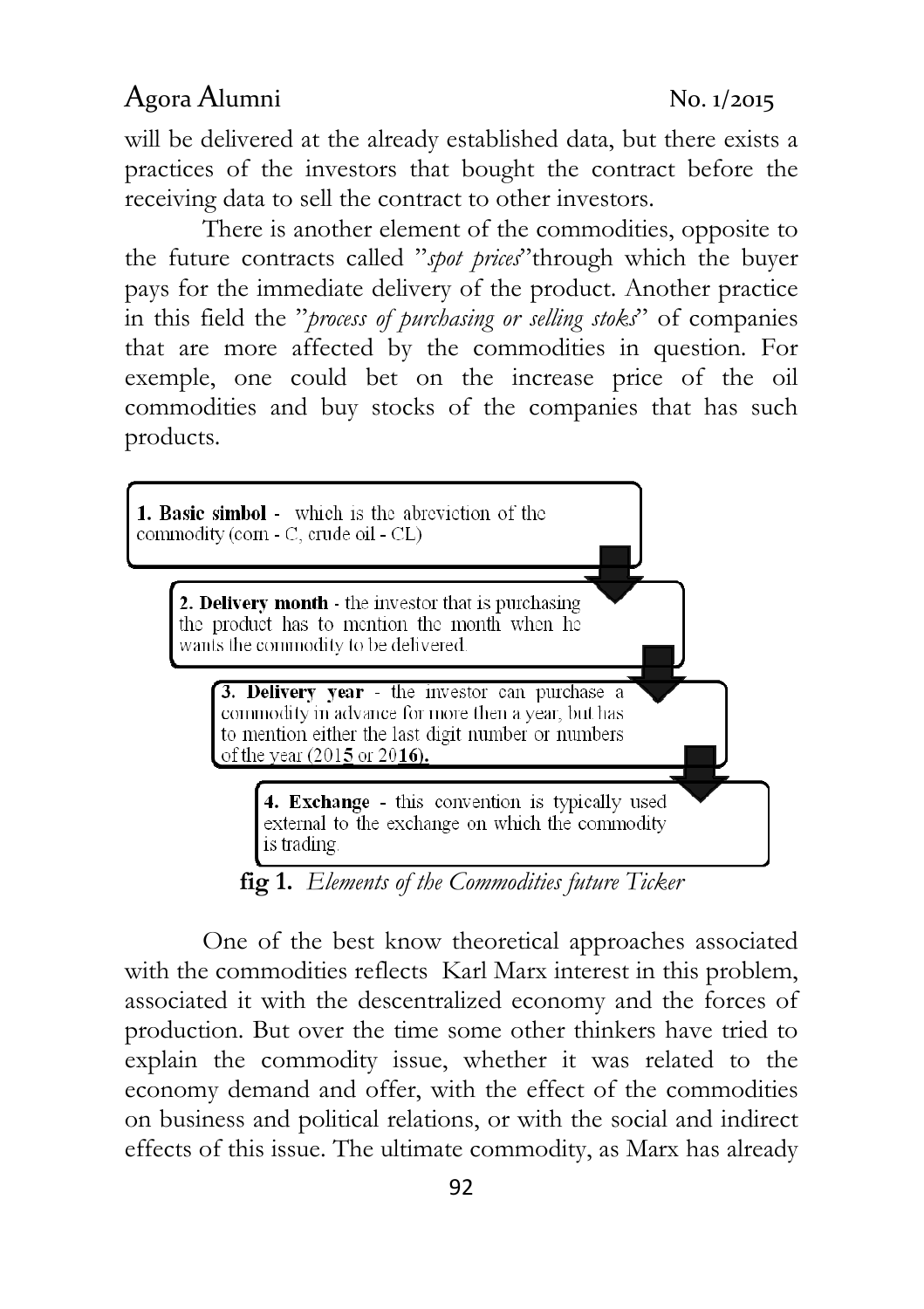suggested in the "Economic and Philosophic Manuscripts" of 1844 is money. Under capitalist conditions it serves both as an index of value of all the other commodities and as capital, that is as self-expanding an conventional exchange-value attribute of a commodity. Exchange value refers to the nature or being or use of a commodity but simply to its social form (D Boucher, P Kelly, 2009:5).

 Adam Smith, David Ricardo, Karl Rodbertus-Jagetzow are the just some of those academics which have tried to offer an explination, but since in the commodity market the speculation has rised considerably and the investors may be anyone, the tehnological investions and the time spent to finalized such commodities have raised interdisciplary questions, which are not just approached by economist or political specialists, but also by sociologs, specialists in resources, as energy, gold, IT specialist, Human Rights specialist etc.

 Commodities may be for some just a new battle field in a globalised economy, but for others may actualy be a new Eldorado. Over the last two centuries the center of power has shifted, there you can find the biggest amount of commodities imported from all over the world, from 1860 up to 1950 the Western Europe has its peak, from 1950 until the late 1980s Nord America has played it's role. And for the last four decades, since China has implemented its capitalist policies and since the Asian Tigers's economies exploded, maintaining a 8% growth for decades, the commodity center has changed again.

 In the last century there were several commodities booms, first in 1915-17, second in 1950-57, third in 1973-24, fourt in 2003-08 when the precentages in the price value has increase, at least, tripled. And the state has intervened in the national food security in many countries, like Kazakhstan, one of the world's largest grain producer, Argentina, Russia, India as the third largest rice producer in the world, Egypt, Indonesia, as the largest rice consumer, and protest over food commodities prices and quality have been taking place in other countries, like Mexico,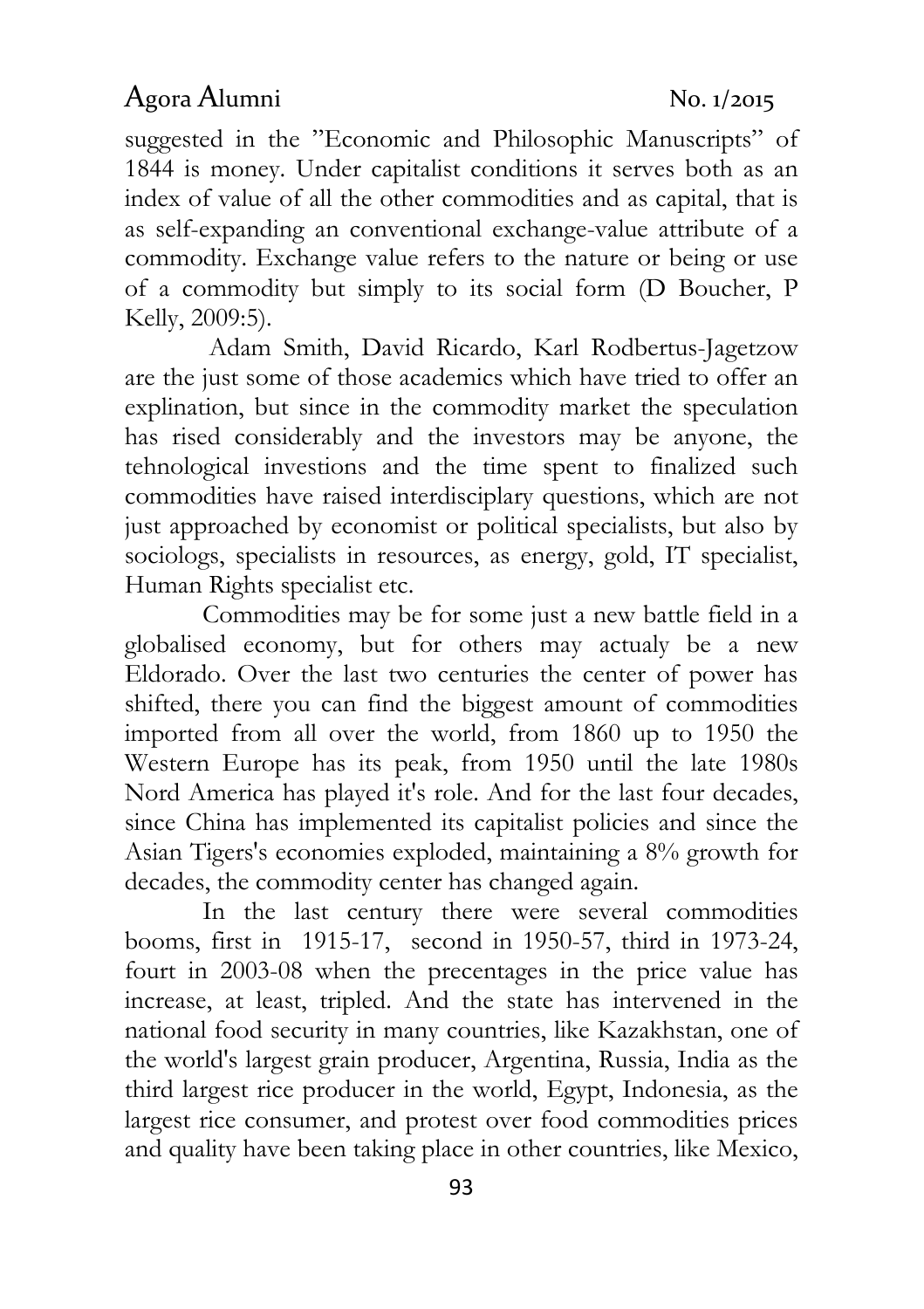Haiti, Ivory Coast, Morroco, Senegal, Vietnam, Cambogia, Indonesia.

 Meanwhile the world stocks are declining, therefore the maize, rice, grain and soya production does not cover anymore the consumption, without considering what it will happen in case of disasters, because of the possible shortages. The Giants' money have created this dependency which is making the first to win more from this situation then the poorest resource full low income countries, which most of the time don't have the strength to cope with the overwhelming soft and hard means of influence that the rich countries have. Such strong mutual attraction can be found in the commodities trade between USA and China(S.Nye, 2010:148) which shown a promising growing perspective, if we consider that the USA has send in 2009 to China its top six largest exports which were consisting in: soybean, cotton, corn, wheat, tabacco and nuts (source USDA: US Census Bureau).

 As well as the market commodities and trading places show, Europe is represented by Switzerland as major place of trading commodities in the entire world, with over 35% trading in oil, agriculture products and 60% in covering the mineral and metals fields, than the European Union itself, which plays a 10% role both in agriculture, metal and minerals trading in the world, supported by the London trading market, which its the second most strong market of commodities after Switzerland.

 The role of the financial markets has grown significantly from the Second World War onwards and in states like USA has existed since 1865 and developed impressingly in 2000 when the market has been liberalized thought the pass of the US Commodity Futures Trading Modernization Act which has opened the doors to trade commodities futures without any limitation concerning transparency issues, supervision of the authorities to all types of investors, from hedge funds, pension funds to investment banks.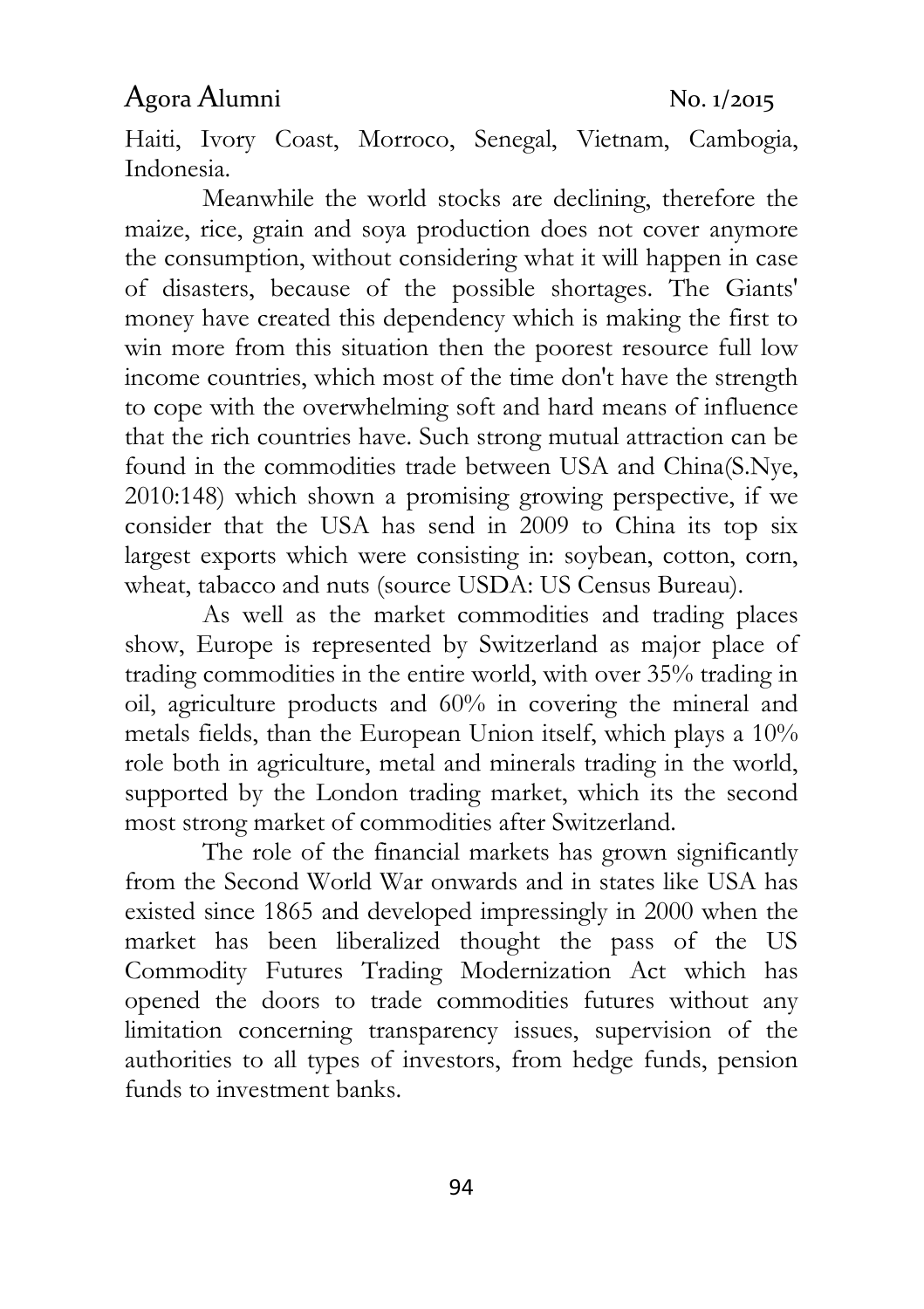# Agora Alumni No. 1/2015 III. Global Trading Analystis - an ongoing process

Consumtion rates have been growing extremely rapidly over the past thirty years. In indutrialized countries, consumtion per head has been growing at a rate of 2.3% annually, in East Asia growth has been faster - 6.1% annually. By contrast, the average African householders consume 20 per cent less today than it did thirty years ago. There is a widespread concern that the consumtion explosion has passed by the poorest fifth of the world's population. The inequalities in consumtion between the world's rich and poor are significant (Giddens A, 2010: 943).



### Cereal Yields (in metric tons per hectare)

WORLD RESOURCES INSTITUTE

Sources: http://ow.ly/rpfMN

### fig 2. Cereal Yields (in metric tons per hectare) (Ranganathan, 2012)

 As we can see in fig 2, the cereal demand has grown from 1961 until 2011 in the developing countries, almost 2 and a half times, in the Asian trade countries and Latin American countries around 2 times and in the poorest area of the world, in the Sub-Sahararian Africa has barely moved. After 2008 China's impact on the commodity market has rised, but it cannot compare itself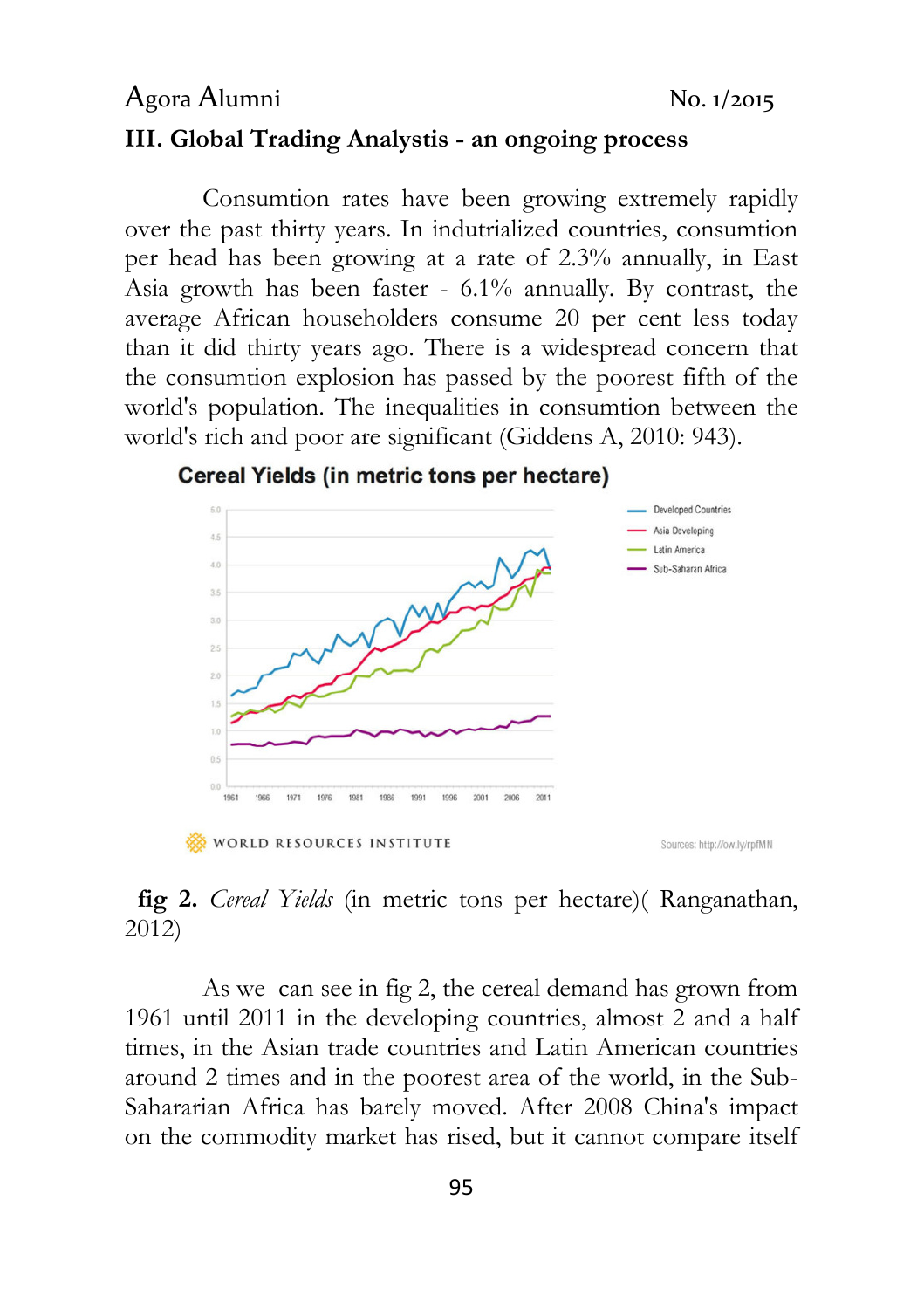with the USA's longer and persisten impact, but if we take China as a part of a major group, as BRICS, the perspective changes. And eventhough the chinese people say that they have done in 40 years, more than the western societies have done in 400 year, the chinese trade deficit from 2011 and 2012 shows that China's economy grows slower that before, showing also the features of a very complex and diversified first class economy.

 For those who are now aware of the mutual attraction between the Giantes, the United States of America are supporting the Chinese commodity trade offering to this country a very big quantity of soyabeand, cotton, wheat and corn crops.



2012:70)

 Accoring to the same IMF Report, China has succeded from 1992 until 2008 to at least triple its share of global food commodity, growing from less then  $-1\%$  up to  $3\%$ , also the share of chinese energy has grown from almost nothing up to more then 5%, likewise it happened with the raw materials and energy, but in the last category of commodities, the chinese share in a decade and a half, has went up 15 times in the case of the raw materials and 25 times in the case of the energy. And right now,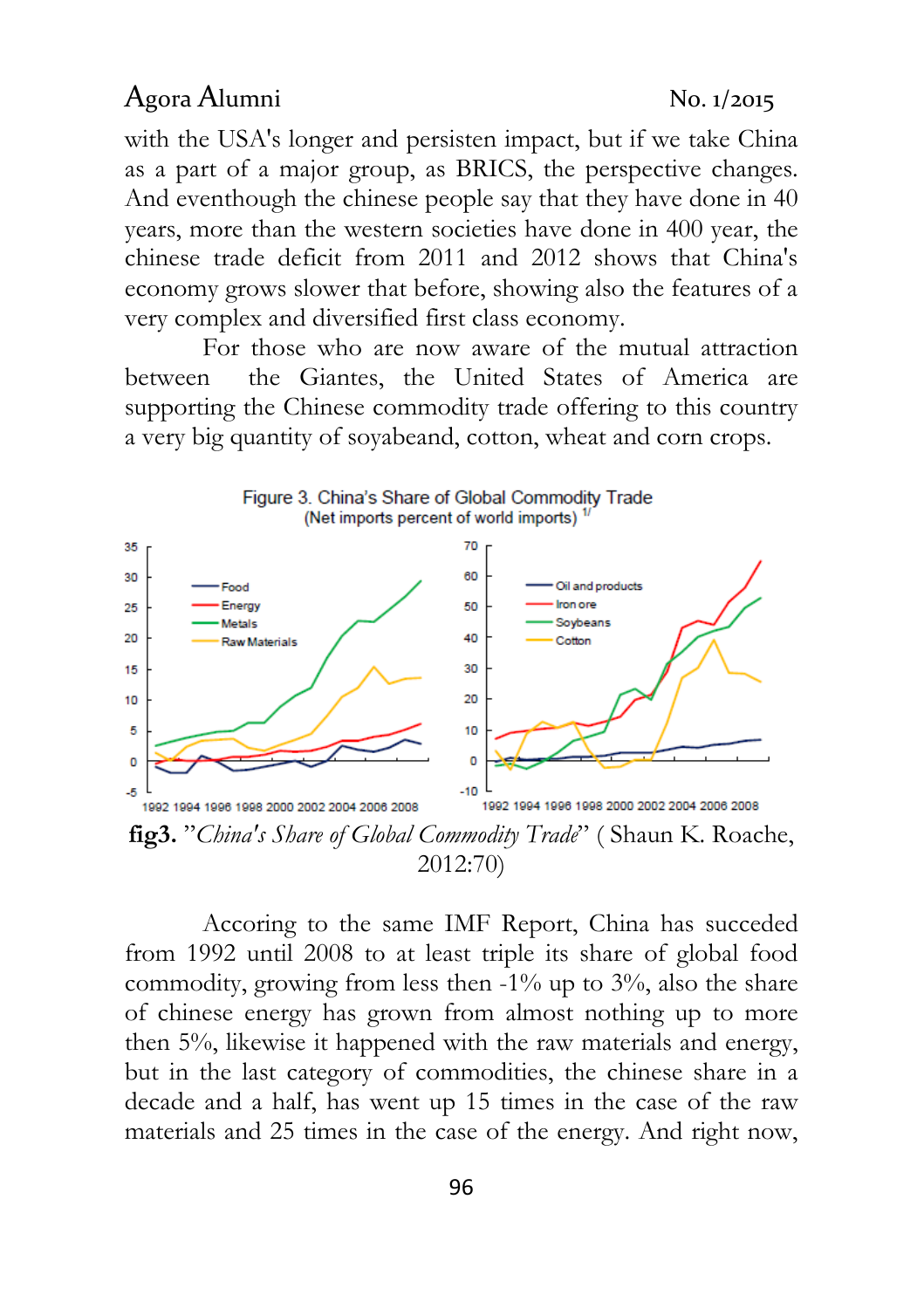besides Russia and its energy reserves, there is no other state or international organization that can supply on the Chinse demand, not even the OPEC member states.

 In this case only the oil and oil products have grown slowly, from nothing up to 5%. We can see now that the late 1970 and 1980 capitalist policies lead the country to its development. Massively the world's resources are heading towards the chinese harbours, factories and after the elaboration process of production are sent back to the harbors and from there all over the world, of course, at a double, tripled or even bigger price then that of the raw materials.

# IV. Conclusion. Is the commodity a real player in the world's future or is just a blip?

 The commodity word is not just a business man job, or the economist study object, the resources have always, over the man's history, played a great role in the groups structure, in their future. Eventough the inter-disciplinarity between economy, sociology, politics, international relations and other fields requires a great deal of pacience to prove who's right and wrong in the international conflict scene, the very pessimistic scenario of a very possible world food and water crisis, and of a even closer new economical crisis thanks to the finanicial markets speculation shows a scary and still, a taken into account perspective of the academics, non-governmental organisation, think tank groups and other international organisations.

 The world's poorest countries have little choice but to use, sell or rent the resources that it have in order to survive, and as a result, there is a big international pressure on the already resource shrinking base as international events, as civil and military conflicts, shortages, environmental issues, population growth, rich people or international funds interests and others affect all the commodity categories prices and our lives in which there is an ongoing need of participating.

 In contrast with the American way of solving the problems, the European Union hasn't got yet a Federal Trading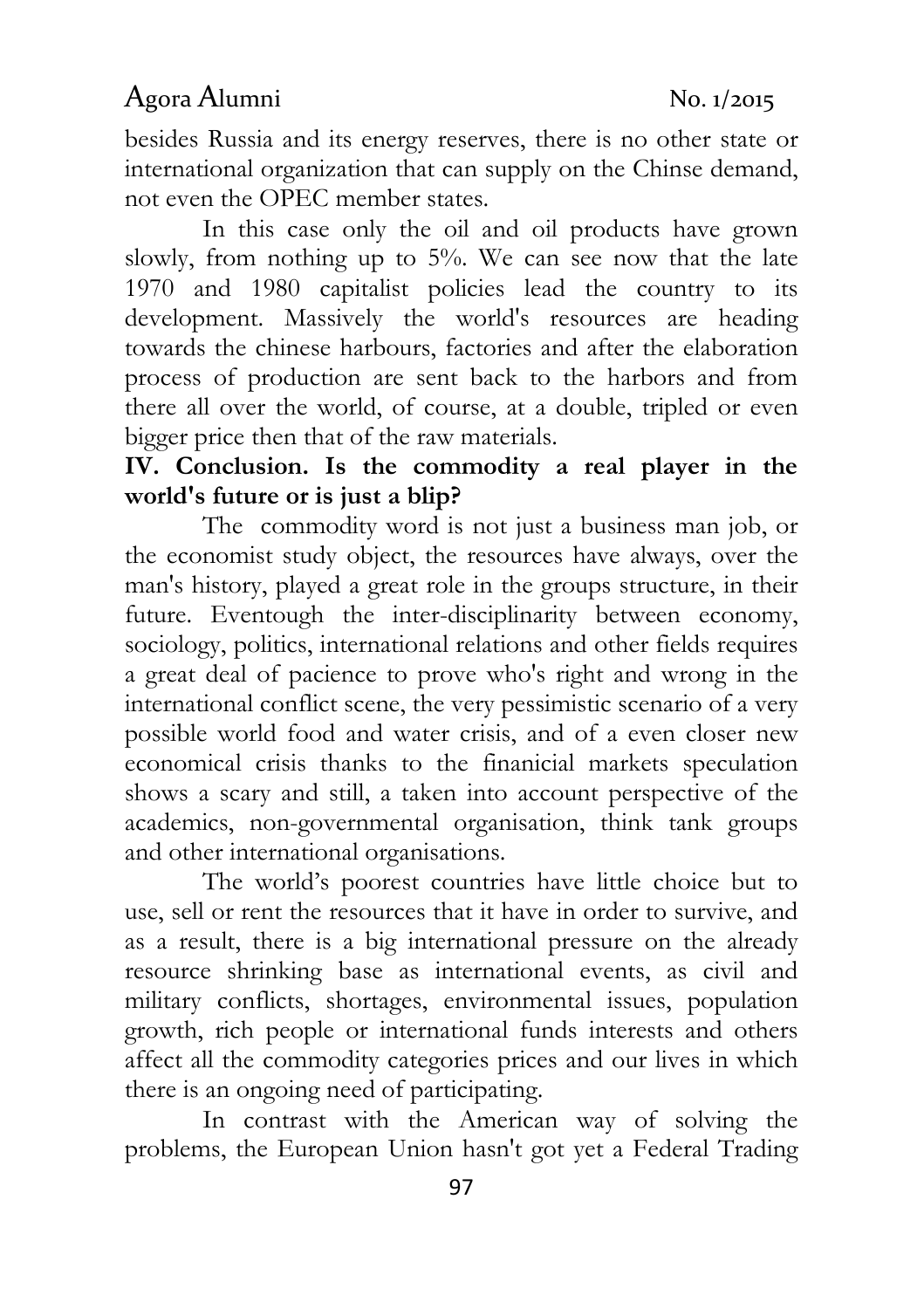Commission that would monitor and report on the market commodity and other aspects fluctuation, less to ask the public critique reviews. And still we are represented by several big European markets, as Switzerland and London in a big proportion, and by the EU trading market in a smaller proportion at the international level. In this west-east balance is very possible to appear an Caucasian market lead by the Russian Federation and as a result the prices may grow fast and will affect directly the national economies and the people's pockets which has a direct effect on supporting new parties and people which represent an extreme or another at the international level.

 Commodities should be our big concern; instead the economic media crisis and the IMF loans are more important for the regular people these days. But the specialists, the academics, the people should discuss, present and brain storm ideas on how to survive with the skyrocked prices of the food commodities which affect directly everyone one of us, we have to focus on these "little things" that need badly for solutions.